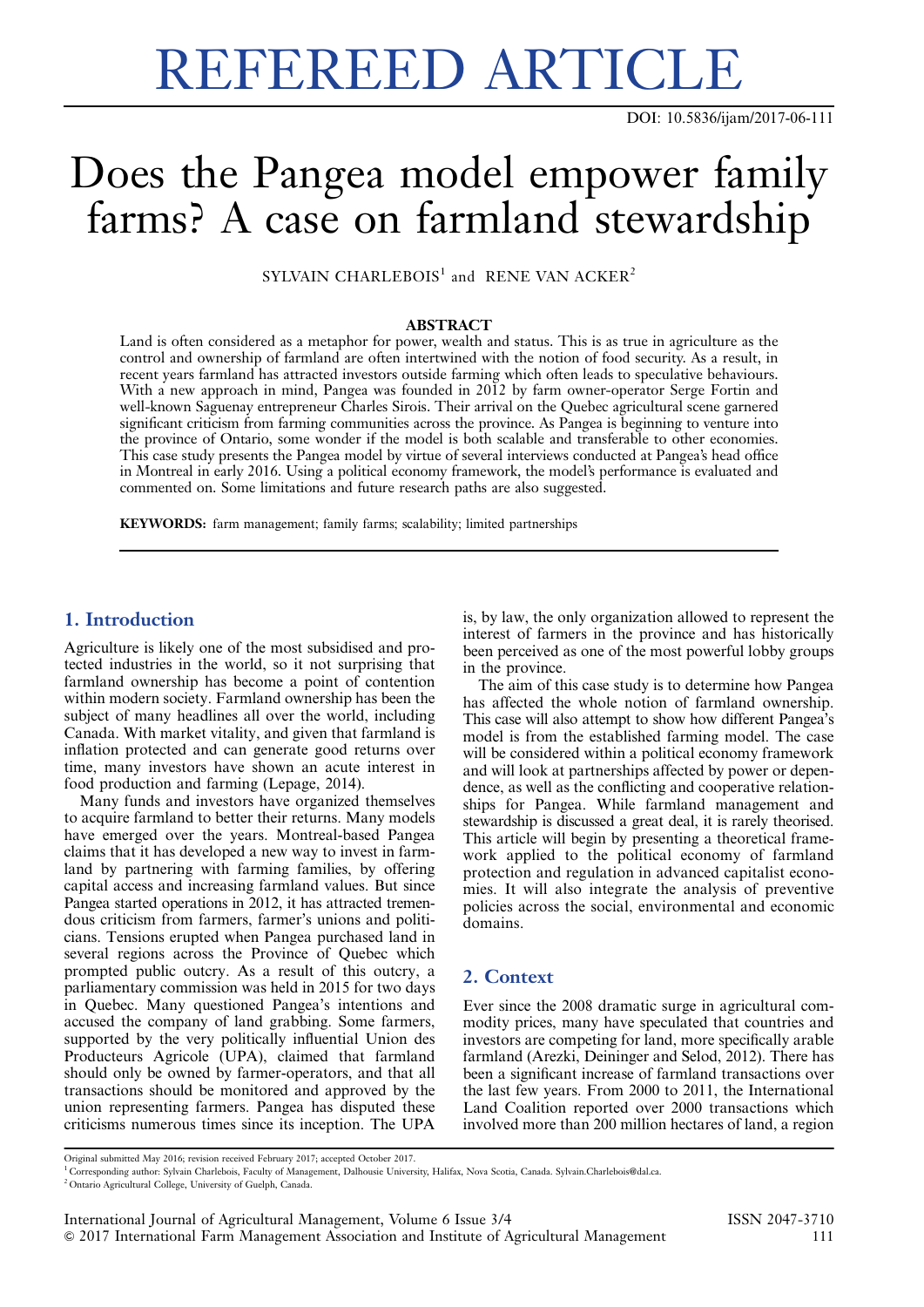larger than the province of Quebec (MAPAQ, 2015). More than 67% of the areas involved in transactions are located in Africa (AGÉCO, 2012).

In Canada, the situation is somewhat different, but some trends can be identified. There is an increasing amount of farmland being exploited by non-traditional owners. In Québec 84% of farmland is owned by owneroperators, compared to 70.7% in Ontario. A study from the University of Guelph published in 2010 showed that most of the farmland is either rented by retired farmers or rented by local owners (Bryan, Deaton, Weersink and Meilke, 2011). Nonetheless, it has been challenging to monitor the extent of farmland transaction activity, particularly transactions involving investors coming from outside traditional farming communities (Bryan, Deaton, Weersink and Meilke, 2011).

The common underlying intent in farmland acquisition would be to secure supplies of grains by acquiring large quantities of arable land in other countries. As such, farmland protection and management has been a topical issue in both western and developing countries. Urban and suburban growth in Canada has had a significant impact upon land use, real estate speculation, property taxation and the agricultural sector of the country. As a result, farmland has been a subject of many political debates in recent years (Richetto, 1983). Farmland protection and management are relatively broad concepts. It generally involves both quantitative and qualitative protection of farmland by legal, administrative, economic and technical means and measures.

Many have argued that governments should play a more active role in farmland protection. Governments in developed countries that manage urbanizing areas are increasingly utilizing mechanisms to preserve farmland and protect local farm economies. The underlying determinant for these policies is to exercise control over increasing prices of farmland (Nickerson and Lynch, 2001).

Most of these concerns are related to developing countries. In recent years though, developed countries have also expressed similar concerns (Nickerson and Hellerstein, 2006). More specifically, urban-rural edges have been of interest over the past few years (Oberholtzer, Clancy and Esseks, 2010; Sokolow, 2010).

### 3. Farmland protection and values

In the developed world, the impact of farmland protection programs has been mixed. Some suggest that the criteria used for designating protected farmland is not effective (Hart, 1991; Klein and Reganold, 1997; Oberholtzer, Clancy and Esseks, 2010). Beyond urban sprawl, economic, political, and social forces greatly influence farm operations and operators in deciding whether to continue in the sector or sell out.

The values of farmland and fluctuations have been studied for decades (Lence, 2001; Sherrick, Mallory and Hopper, 2013). In the Western world, farmland value is often recognized as an effective measure and the financial strength of the agricultural sector (Zakrzewicz, Brorsen and Briggeman, 2012). Farmland price fluctuation, whether higher or lower, represents a source of concern for farmers and policymakers alike (Briggeman, Gunderson and Gloy, 2009). The value of non-agricultural characteristics of farmland has been noted in many previous

studies that describe the frequently speculative nature of business transactions where the buyer intends to develop the land for other economic purposes. Buyers with a special motivation often pay more than the market price to obtain access to agricultural land (Drozd and Johnson, 2004). Bidding wars can lead to farmland prices that are not affordable to farmers with little or no access to capital.

Ferguson, Hartley and Carlberg (2006) have argued that the effects of regulation with respect to farmland purchase are negative overall, which signifies that the more stringent the regulation is to protect farmland the more likely land values will be lower. Farmland returns have been relatively strong over the last few years and many are now monitoring price progress in the sector. Its display of low systematic risk, high inflation hedging potential, and good diversification benefits make farmland an interesting investment option and as a result, there is significant interest in farmland from nonoperator investors who have not been in agriculture and/ or farming before (Henley, 1998). In fact, some studies suggest that farmland has been a reasonably good investment over the past few decades, particularly in Canada (Painter, 2010).

According to Sherrick, Mallory and Hopper (2013) agricultural real estate investments have outperformed other types of investment opportunities. They have recognized greater interest in farmland investing, yet the collection of data remains a challenge. No real comprehensive global database exists to monitor these activities. Still, farmland investment has attracted a lot of attention these past few years, particularly since 2008.

Economic cycles and interest rates have significant impact on farmland prices. In recent years, real farmland values have surpassed the record highs set a few decades ago when interest rates were historically high (Zakrzewicz, Brorsen and Briggeman, 2012). Similar to equity markets, farmland is exposed to boom and bust cycles. Predicting and knowing what factors affect farmland prices is key for many stakeholders in agriculture.

Canada is certainly not in the same situation as other emerging markets. China, for example, with its very large population and with little land, feeds 22% of the world's population with only 7 % of the world's farmland (Luo et al., 2013). Resource scarcity is clearly a challenge in China. But in developed economies, the significance of farmland availability, and related operational costs have generated concerns over issues related to the risk exposure facing grain farmers. Risks have gone up at times, depending on financial agreements included in rental contracts (Paulson and Schnitkey, 2013).

Access to proper capital to buy farmland has also been assessed in past studies. Credit quality does not appear to be affected by the increase of farmland prices (Cocheo, 2013). Pangea co-founder Charles Sirois believes that one of the most significant challenges for small scale farmers is access to capital in order to become more productive via scale. During our interview with him, Mr. Sirois stated, ''To avoid the industrialization of agriculture, the family has to make decisions. Farms should be managed by families, but it has to be sustainable. To be sustainable, it has to be profitable. So, the optimal size of a family farm should be set at 3,000 acres, we figured'' (personal communication).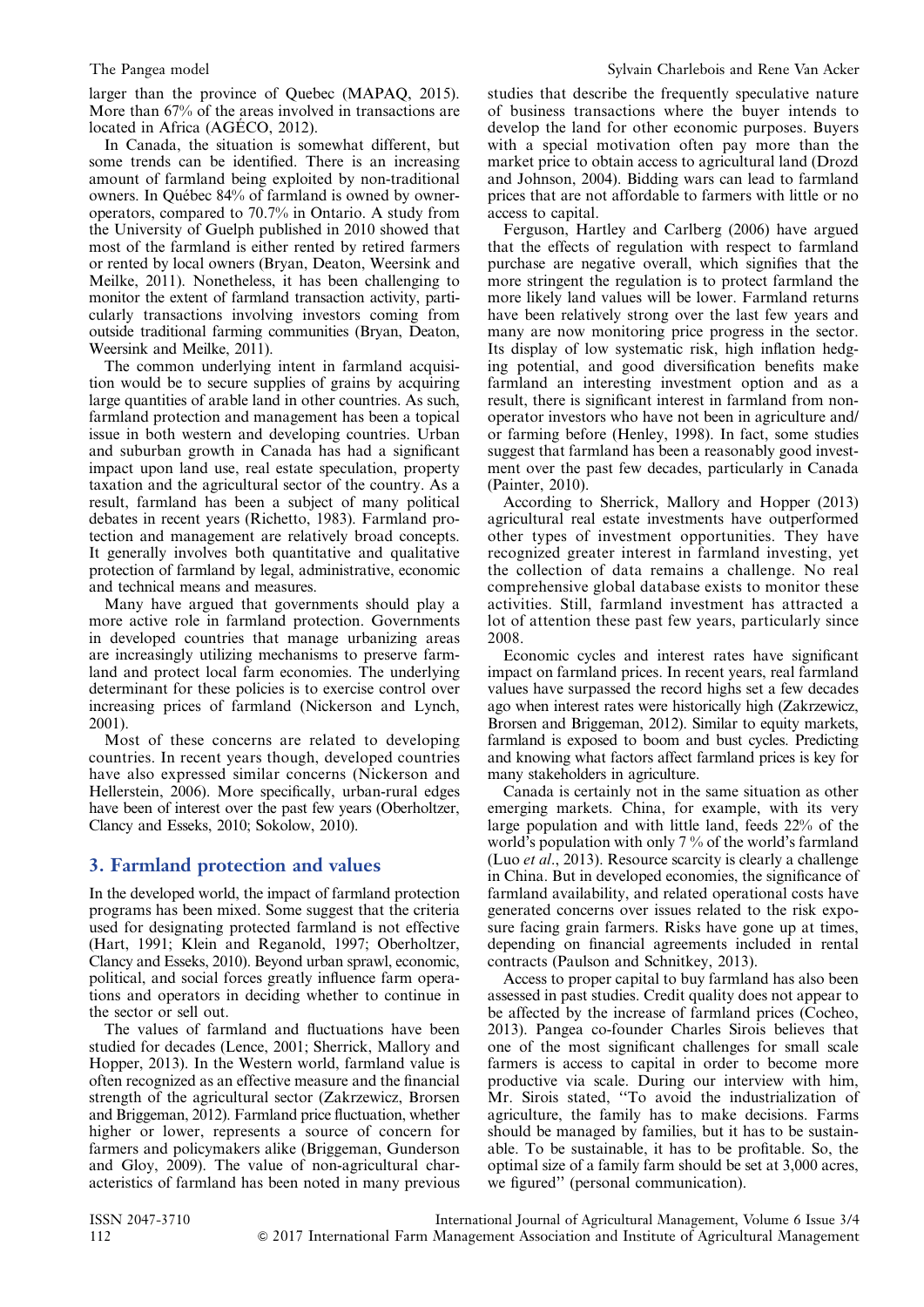### 4. The family farm

The whole notion of the ''family farm'', no matter how it is defined, has also been at the core of discussions on farmland stewardship. Many believe that the changes we see in agriculture are severely threatening farms which have been owned by families for decades (Huang et al., 2006). These factors have been given little, if any, consideration when designating and designing strategies to protect important agricultural lands in mature economies. Little attention has also been given to how to scale up family-owned operations in agriculture. Resources, human capital and knowledge to support a profitable agricultural enterprise are arguably as imperative as having access to high quality soils (Klein and Reganold, 1997).

The historical role of families as farm operators also needs to be underscored. As such, succession planning remains an issue in agriculture. Farmland is often abandoned or not properly utilized by communities. This often leads to discounted acquisitions, although in some countries actions have been taken that have allowed price premiums for farmland to be achieved (Hüttel, Jetzinger and Odening, 2014).

Farmland ownership transfers occur for many reasons. Over the last few years, the industrialized world has witnessed an accelerated pace in primary production consolidation, smaller operations being acquired by larger ones as families let go of assets. As a result, fewer farms are managed by families as they exit the industry. In contrast, another phenomenon has also occurred. Many investors living in urban centres have opted to invest in regions to begin hobby farms, but not for commercial purposes.

# 5. Pangea

Over the years, Canada has seen different farmland purchase models. Meloche and Debailleul (2013) have argued that there are three distinctive models of farmland investment mechanisms. The first model is a fund focused on buying and renting farmland. The sole purpose of these domestic funds is to increase returns for investors. Some examples are Agriterra in Quebec and Assiniboine in Saskatchewan. Another model is focused on concessions of farmland to local farmers. In this model, a domestic fund buys land for farmers and rents it to local farmers at a discounted price. The third model is based on a vertically integrated approach where many enterprise elements and intents are combined (Charlebois and Camp, 2007). In this model in order to increase their capacity farmers are supported by a financial partner. This model is particularly popular in hog production. Pangea's creation in 2012 would not fit any of the three models described above as the fundamental principle of Pangea is to create partnerships with farmers without taking away majority shares from the operator-farmer. The following comment by Mr. Sirois captures the financial philosophy behind the company: ''Most financial models work with the premise of making inflation, plus 4%. Life insurance companies, pension plans, all will face gigantic problems. It's tough to get 4% in today's world, bonds, and stocks, impossible. So bankers look for alternatives, like hedge funds, real estate, and many other investments. We should invest in real assets. Why

buy gold? You can't do anything with it. You can't eat it. Farmland is a good investment for the future and to hedge against uncertainty'' (personal communication).

Pangea provides a long-term rate instrument that will satisfy the need of achieving a good return—the rate of inflation plus 4%. Reducing the variance is key. Farmland is inflation protected, but Pangea believes it is fairly easy to achieve 4% if the family unit operates the farm properly. Pangea is using capital to assist farm operators, and specifically, farming families.

With a new approach in mind, Pangea was founded in 2012 by farm owner-operator Serge Fortin and wellknown Saguenay entrepreneur Charles Sirois. Both men were involved in highly successful telecommunication ventures. Mr. Fortin is also a multi-generation farmer. The company owns and seeks to acquire high-quality primary row crop farmland located in agricultural markets throughout Eastern Canada. The main impetus of Pangea is ''to develop sustainable and profitable agricultural enterprises, to use regional players for supplies, services and expert agricultural resources, to demonstrate flexibility in the actions to be promoted to reflect the preferences of our agricultural partners, to purchase land whose agricultural yield justifies its price, to take regional differences in land into account in order to achieve its full potential, and to support agricultural partners through training, agricultural coaching and business mentoring''.

Under the Pangea model, farmers remain owners of the land while entering into a limited partnership with Pangea. The majority owner (51%) is the farmer. This co-enterprise rents land from both Pangea and the farmer. Under such an agreement, farmers are compensated accordingly by the co-enterprise to maintain the land rented by the co-enterprise. This is a new ownership and partnership model in farming (Lepage, 2014). The fundamental objective of Pangea is to establish business partnerships with farmers to make underused agricultural land more productive and allow farmers to earn more money. Pangea's model postulates that small-scale farming, which dominated farming in Canada, has run its course and may not be optimal for the future. But the Pangea model does not support the industrialization of farming either, as claimed by the co-founders. ''Land grabbing in Africa is awful. That's when I became interested in food production. Most were stating that the industrialization of agriculture is the only solution. On the other hand, many are saying artisanal production is more sustainable, but that's not profitable. Both were undesirable. Something was wrong'' (Charles Sirois, Co-Founder of Pangea, personal communication). It is intended to empower family farms to become more profitable and thus, more sustainable.

Pangea does not consider itself an investment fund, but it is divided into three separate divisions. The first one, Pangea Terres Agricoles, acquires land for the company in diverse geographic regions to mitigate risks, such as the risk of weather by spreading farmland acquisitions geographically. This is set up as an investment trust which allows for others to invest in farmland. Main shareholders have an agreement not to sell purchased farmland for at least 50 years (Fuchs, Meyer-Eppler and Hamenstädt, 2013).

Pangea Operations, the company's second division, plays a key role in bringing together farmers and Pangea.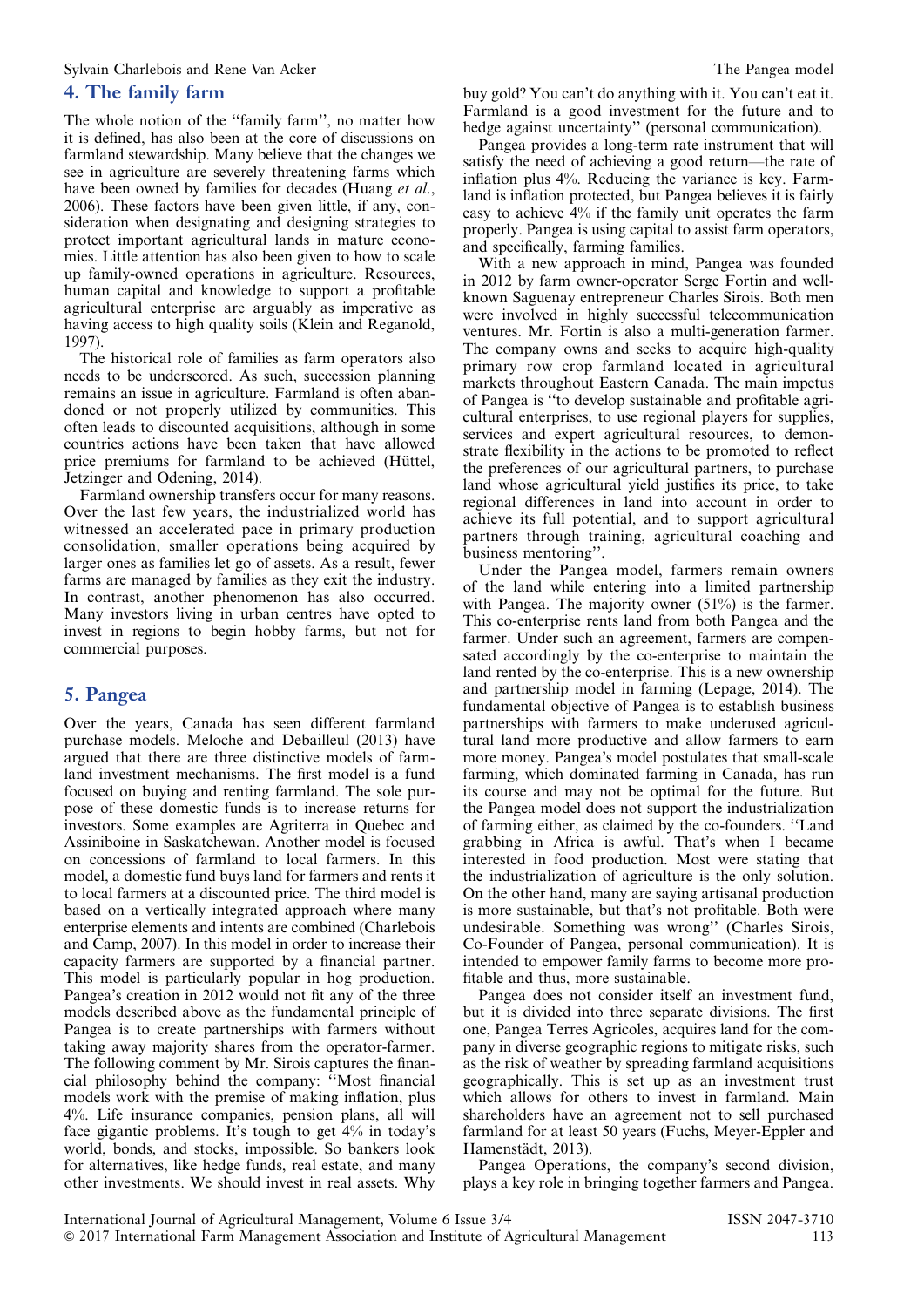What Pangea proposes under Pangea Operations is a partnership with farmers by virtue of a co-enterprise. When asked about his farming partnership with Pangea, Patrice Garneau responded, ''Pangea will provide me with some advice, but they don't intervene in how I run my business'' (farmer and Pangea partner, personal communication). Co-enterprises are called Agricultural Operating Partnership (AOP), which provides dividends to both the farmer and Pangea. Pangea commits to be very transparent and flexible to the farmer-operator's needs.

The goal with AOP's is to increase operational efficiencies and apply more budgetary rigour to farming. Pangea currently has seven AOPs. These types of farming partnerships have been studied on a few occasions (Calomiris et al., 1986; Collins and Bourn, 1986; Fiske et al., 1986) and have had mixed results (Cheriet and Dikmen-Gorini 2014). For the time being Pangea has only considered large cereal crop production. The agricultural partner is the decision-maker and principal holder of the net profit of the joint venture. The goal in creating a co-enterprise is to address the issue of capital access. Charles Sirois stated: ''The mainstream belief is that the family farm should have 250, 300 acres. The UPA stated this as it believed that family farms were only able to handle such a scale, from a capital point of view. Since agriculture is a closed system, it was likely true. So capital is the problem'' (Co-founder of Pangea, personal communication).

As mentioned before, the majority shareholder of the co-enterprise is the farmer at 51%, which is key to the model. Pangea owns 49% of the AOP. The farmer and Pangea each own their own land but share equipment, infrastructure and managerial know-how.

Pangea Com, a third division, is dedicated to developing international markets for the company and its partners. This division has yet to be developed.

Finding the right partner has been the most significant challenge for Pangea. It first needs to find the proper region before selecting a producer who can fit and work in the context of a co-enterprise. Robin Godin Gauthier, Pangea's Agrologist, notes that, ''Finding the right partner is difficult. Finding land is not difficult, there's too much of it in fact. We're getting better at finding the right partner, but it's difficult. Most who approach us want to do business with us for the wrong reasons'' (personal communication). The region itself has to exude agrological potential and social accessibility. Criteria used to find the right partners are; entrepreneurial values and evidence of any motivation to manage a scalable operation.

The profile used by Pangea also suggests that it is actively looking for educated individuals with a good reputation in the community. Pangea also looks for individuals with strong leadership skills who can handle highly stressful situations. Quality-focused is also another personal attribute Pangea looks for: ''We need partners who are committed which is why we give them majority ownership and a lot of leverage'' (Robin Godin Gauthier, Pangea's Agrologist, personal communication). Once the right producer has been found, land is selected based on the following criteria: Proximity from the farmeroperator (maximum 30-minute tractor journey), a minimum of 100 acres per lot, possibility of upgrade and good return potential.

Farmers can continue to make decisions with Pangea on how the land will be used. In the process, they have access to lower interest rates and better lending conditions. Pangea and AOP's are currently managing more than 15,000 acres of farmland, of which 8,956 acres are owned by Pangea. The company claims to have invested over \$22m in farmland, equipment, inputs and services in several regions in Quebec and Ontario to-date. Most AOP's are located in the province of Quebec (6 of 7). Pangea currently has only one partnership (AOP) in Ontario and has plans to expand in this province.

Since its foundation, Pangea has been targeted as a company which mainly intends to speculate on farmland prices, an affront to family farms (Nicolas, 2014). Some have suggested that the sole purpose of the company is to land grab farmland from domestic and/or local owners. It all began when Pangea purchased 2,400 acres from the National Bank in 2012 after the financial institution faced considerable criticism in the region. As Katy Dupéré noted ''Many believe the UPA forcefully defends small farms so their revenues as a union are not affected. [This] makes sense'' (in-house lawyer, personal communication). During our interview with Patrice Garneau stated, ''Why UPA doesn't support Pangea? I have no idea. I suspect that the UPA feels that money and greed motivate Pangea. They never asked why we got involved with Pangea, which is disappointing'' (farmer and Pangea partner, personal communication). Charles Sirois, Co-Founder of Pangea, similarly does not understand why UPA will not support Pangea: ''The whole idea of the union is to have agriculture live on welfare. With Pangea, they don't need the union anymore. I don't get why people want to subsidize poor farmers'' (personal communication).

A commission on the matter was held in 2015 to allow Members of the Quebec National Assembly (MNA) to evaluate whether land grabbing was actually occurring in the province. The commission was arguably motivated by the UPA's very public affront towards Pangea's model. Testimonies occurred in March 2015 and lasted two full days. The UPA made a formal request to be allowed to oversee all farmland transaction in the province, and to be granted authority to approve them. As a result of the commission, several MNAs, except those of the Parti Québécois, are in agreement that Pangea is unique and may be beneficial to the province's agricultural economy. Quebec's Ministry of Agriculture shared the view. When asked about the commission, Charles Sirois stated: ''The government loves the model. Regions can only grow through sectors: tourism, natural recourses and agriculture. With our model, agriculture can grow in regions'' (Co-Founder of Pangea, personal communication). Patrice Garneau's response about the commission hearing was, "At the Commission, you could feel that most were against Pangea, without knowing what it did. But the Commission was a waste of time since Quebec is not experiencing any land grabbing'' (farmer and Pangea partner, personal communication).

At the time, the commission garnered significant media attention. Since then, the hype around Pangea has dropped significantly. The number of mentions related to Pangea and land grabbing in the media has dropped by 34% in 2015 from 2014 (Pangea, 2016). Pangea also has specific expectations when it comes to profitability. Jean-Paul Tardif, Chief Operating Officer at Pangea,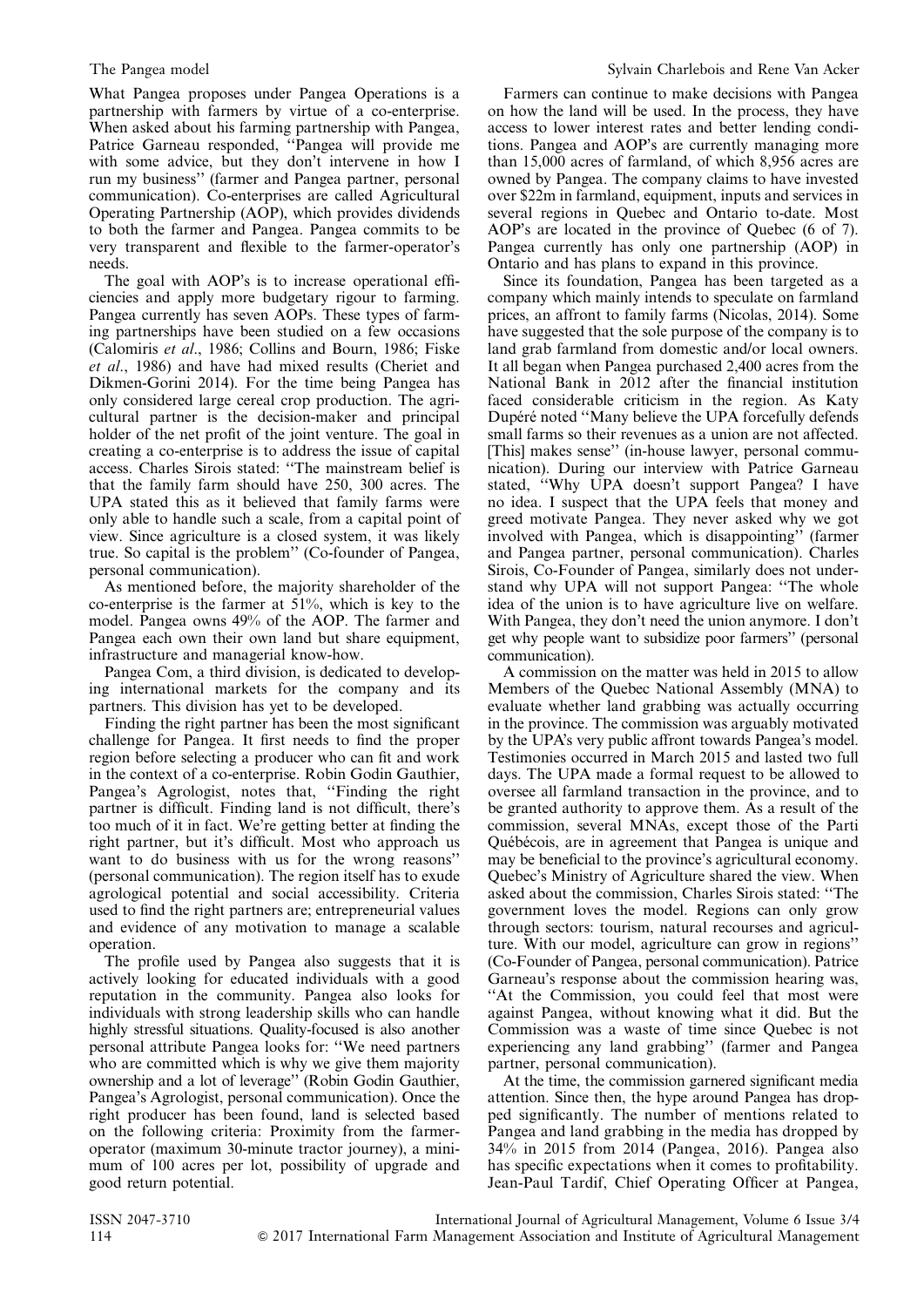<span id="page-4-0"></span>

Figure 1: Political Economies of Farmland Ownership in Mature Economies

spoke about Pangea's expectations, ''We expect most operations to take 3 years before they are profitable'' (personal communication).

The day-to-day relationship with farmers is key for Pangea as they visit farmers on a regular basis. They encourage farmers to get in touch with them: ''We encourage farmers to call us and to seek some advice. Typically, during the first year though, they like to show they know things. But after, they get more comfortable, more vulnerable with Pangea'' (Jean-Paul Tardif, Chief Operating Officer, Pangea, personal communication). Patrice Garneau noted that, ''Robin and Serge come often for a visit'' (farmer and Pangea partner, personal communication).

The Pangea model is unique but has been scrutinized by many groups over the last few years. Pangea's vision is to allow families to stay in regions and increase the scale of their operations through a unique business partnership. Allowing partners to immerse themselves in their farming business is not easy to accept. Often, farmers are uncomfortable allowing external stakeholders to look into their affairs. Pangea also works to create camaraderie amongst the AOP's by hosting knowledge sharing events which include all family members of the AOP's.

# 6. Political economies of farmland ownership and management

To conceptually review Pangea's purpose, we looked at the company as a part of a political economy. It has been argued that the homogeneity of farmland and irrigation systems increased the transparency of farming, thereby increasing appropriability (Brezis and Verdier, 2014). Therein lies a deep connection between geography, topography and economics. Farmland stewardship is connected to all three intrinsic aspects of political economies. Water, essential to agriculture, has also had an impact on farmland management over the years. Irrigation led to differences in the power of the state, state institutions and political systems for centuries. This can still be true today.

To examine how agencies interact with each other in agriculture, a political economy framework is the most appropriate for proper evaluation. Political economies allow for a better understanding of how institutions, the political environment, and an economic system influence one another. Political economies consider the spatial aspects of economic activities in agriculture, and it is appropriate that they examine the location, distribution, and spatial organization of agro-economic activities. Urban centres and economies of agglomeration, as well as the effects of distances and transportation are also in the scope of such a conceptual approach (Charlebois, 2005; Boyer and Charlebois, 2007).

Land is often considered as a metaphor for power, wealth and status. In developed economies, the most common reason to impose restrictions on farmland ownership is domestic food security. For speculators, the combination of power and fast returns can be attractive. Research has shown that urban citizens are willing to acquire farmland in certain areas as long as they can expect the value of farmland to increase (Liu, 2015). This is likely why farmland is often considered an attractive investment for speculators.

From a policy perspective, it has been argued that poor legislation allows foreign investors to take advantage of low priced farmland in the western world. These claims have often no foundation since most farm prices are based on levels of productivity, or what the potential of productivity may be (Dadak, 2004). One of the primary reasons for low productivity in agriculture is the inability for many small farming operations to reach reasonable economies of scale. A good system of private property rights for farmlands is an essential ingredient of good economic development (Krasnozhon, 2013). This is often perceived as a founding premise to sound rural economic development.

The attempt to portray the institutional landscape for farmland management and ownership is represented in Figure 1. As shown in the diagram, exogenous variables affect the structure of an action arena, generating interactions that produce outcomes. Outcomes can lead to cooperative or conflicting relationships within a political economy (Walker, 2006). Evaluative criteria are used to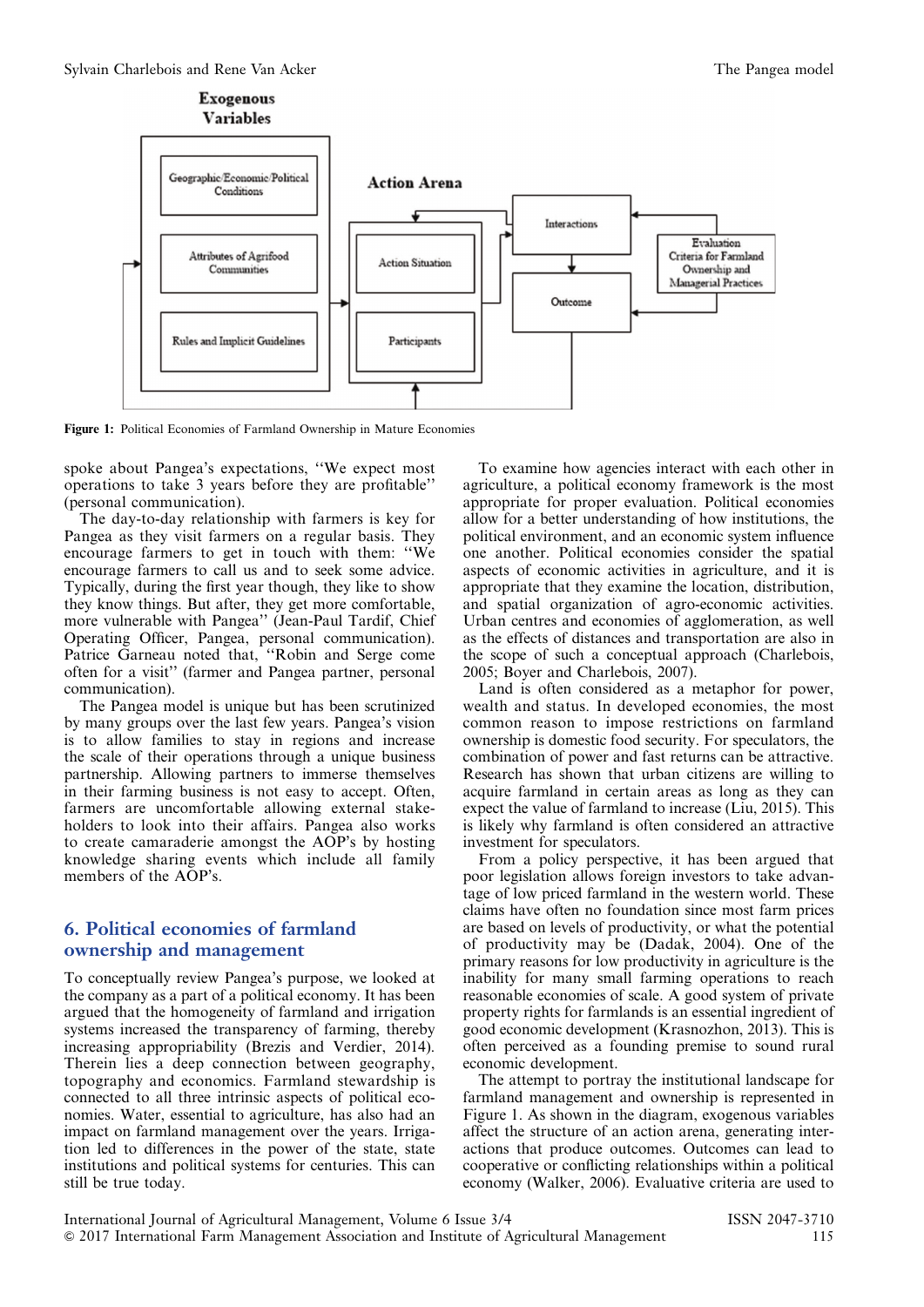judge the performance of the system by examining the patterns of interactions and outcomes. The focal point of the framework is called Action Arena in which participants and an action situation interact as they are affected by exogenous variables. These interactions can produce outcomes that in turn affect the participants and the action situation. Action arenas exist in local, regional, national, and international councils, in firms and markets, and in the interactions among all of these arenas with others. The farmland public discourse potentially includes all levels of society, in many different ways.

An action situation can be considered as using several clusters of variables: participants (who may be either single individuals or corporate actors), positions, potential outcomes, action-outcome linkages and cooperation amongst actors, the control or power that participants exercise, types of information generated, and the costs and benefits assigned to actions and outcomes. An action situation refers to the social space where participants with diverse preferences interact, exchange goods and services, collaborate and solve issues, dominate one another, or conflict with one another.

Outcomes feed back onto the participants and the situation and may transform both over time. Over time, outcomes may also slowly affect some of the exogenous variables. In undertaking an analysis, however, one treats the exogenous variables as fixed; at least for the purpose of the analysis. When the interactions yielding outcomes are productive for those involved, the participants may increase their commitment to maintaining the structure of the situation as it is in order to continue to receive positive outcomes. In the case of political economies, when participants view interactions as unfair or otherwise inappropriate, they may change their strategies even when they are receiving positive outcomes from the situation. When outcomes are perceived by those involved (or others) as less valued than other outcomes that might be obtained, some will raise questions about trying to change the structure of the situations by moving to a different level and changing the exogenous variables themselves. Or, if the procedures were viewed as unfair, motivation to change the structure may exist.

# 7. Methodology

We chose an exploratory case study design to guide our investigation based on Yin's (1994) argument that case studies are the preferred strategy when 'how' or 'why' questions are being posed and when the focus is on a modern phenomenon within a real-life context. When using the political economy framework, such an approach is particularly appropriate for understanding the details and complexity of a phenomenon and design. In our study research data was collected through multiple approaches. A semi-structured questionnaire was designed and adopted to collect primary data. The objective of the empirical segment is not to test the applicability of the existing approaches, but rather to study conceptual nuances related to the presented model grounded on the political economy framework.

A survey study focused on formal onsite interviews at Pangea's headquarters in Montreal, Canada in January 2016. Comments were recorded comprehensively for supporting analysis. Respondents were interviewed separately, and represented key informants in a variety of functional areas, including co-founders. These individuals possessed sufficient experience and understanding of the organization's culture and strategic intents to be able to comment with authority on the young history of Pangea and its role in the economy. A total of seven (7) people form the company; each was interviewed, along with one farmer who is involved in an AOP. The interview questions were largely designed to be open-ended in order to provide flexibility in interview discussions. The interviews provided information on the perceptions, application and experience of strategy in food security and biotechnology. The collected data was arranged, analysed and put into the subsequent application phase. A draft version of the paper was submitted for review to the organization for internal validity (Yin, 1994). This case study will aim to uncover best practices in land investment, management and stewardship in agriculture.

# 8. Findings

The value of farmland is determined by many agronomic, economic, demographic and geographic factors. These factors have affected how farmer-operators perceive their future and how they wish to mitigate their financial risks. Controlling values can also be done in many ways but threats can emerge instantly. The arrival of Pangea in Canadian agriculture made many stakeholders react. While some opposed its model, others supported it. Pangea's arrival challenged the values embedded in policies aimed at protecting family farms and the capacity for one nation to preserve food sovereignty. Pangea was perceived as an external to agriculture so political linkages were critical. Robin Godin Gauthier stated that, ''We deal with a lot of politicians, their support is very important to us because our partners are affected by these relationships'' (Pangea's Agrologist, personal communication).

All agricultural policy challenges are becoming international ones. External menaces are influencing domestically-based issues and can be resolved only in a network of relationships with other nations and transnational interests. Farmland ownership is often recognized as a metric for how open and vulnerable an agricultural economy is becoming. The more non-farm operators or external investors own land, the more vulnerable an agricultural economy will be perceived to be (Briggeman, Gunderson and Gloy, 2009). Provincial and federal institutions play a role in policies and policy making related to farmland management and stewardship, but the validity and the effectiveness of many state-sponsored organizations are declining. This may be the reason why trade groups and others react to insurgences. Pangea's Director of Communications, Marie-Christine Éthier stated, ''The UPA's voice is very strong, so it's been a challenge. Farmers are very afraid to talk'' (personal communication).

Farmland is often intertwined with the notion of power and influence in rural communities and beyond. The capacity to control and support the food security agenda for any developed economies has been influencing pundits in agriculture. [Table 1](#page-6-0) presents several factors that affected the action arena amongst agents in the political economy.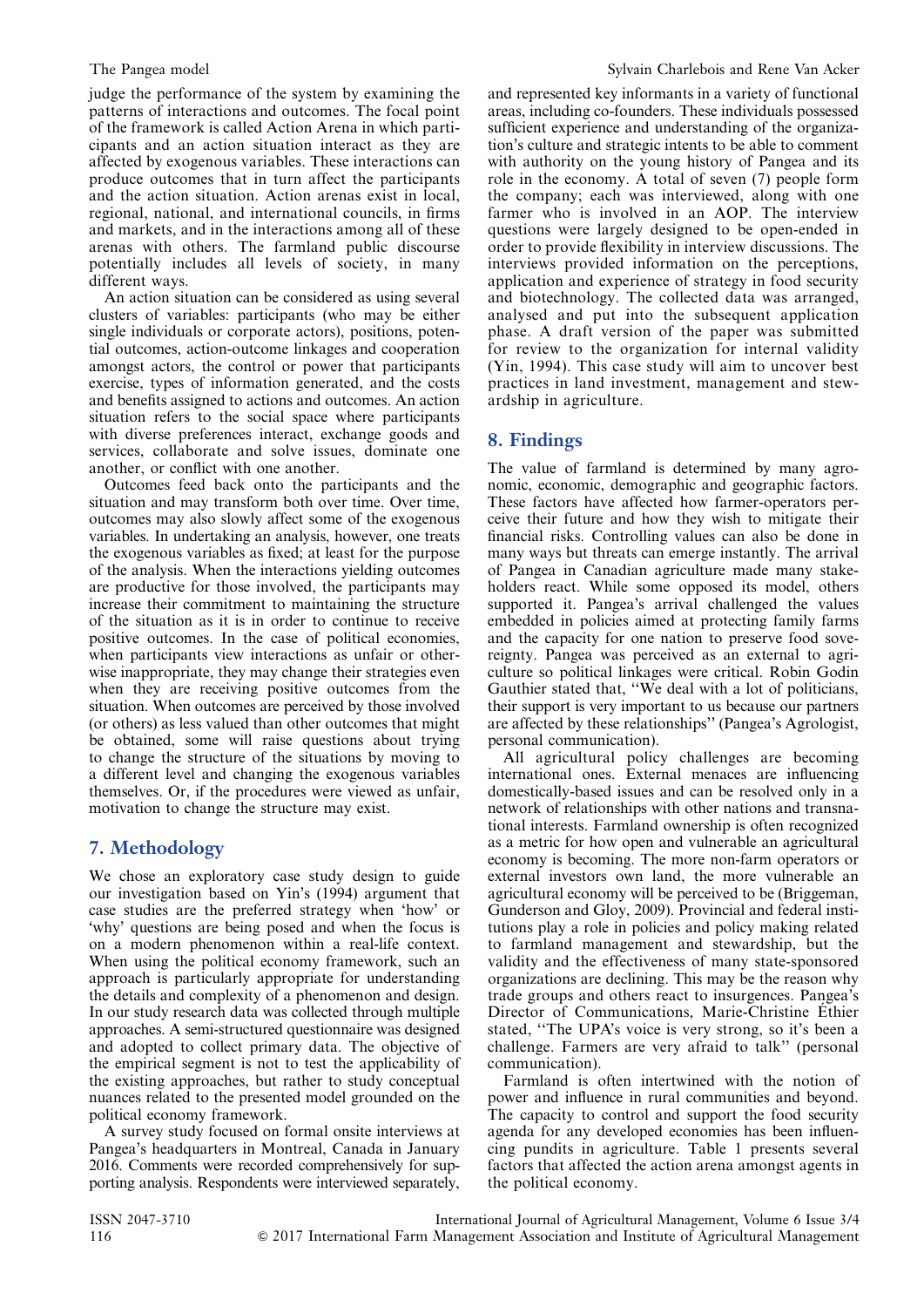#### <span id="page-6-0"></span>Table 1: Exogenous variables affecting the political economy of farmland governance

| <b>Exogenous variables</b><br>affecting Pangea Strategy | <b>Observations</b>                                                                                                                                                                                                                                                                                                                                                                                                                                                                                                                                                                                                                                                                                                         | <b>References</b>                                                                                                                                                                                                              |
|---------------------------------------------------------|-----------------------------------------------------------------------------------------------------------------------------------------------------------------------------------------------------------------------------------------------------------------------------------------------------------------------------------------------------------------------------------------------------------------------------------------------------------------------------------------------------------------------------------------------------------------------------------------------------------------------------------------------------------------------------------------------------------------------------|--------------------------------------------------------------------------------------------------------------------------------------------------------------------------------------------------------------------------------|
| Geographic conditions                                   | Acquisitions in rural communities to leverage wealth<br>creation<br>Pangea looks for farmland in poor agrological conditions<br>$\bullet$<br>Pangea actively looking for agrological potential<br>$\bullet$<br>• Pangea mitigates risks by acquiring farmland in many<br>different regions, reduce variance                                                                                                                                                                                                                                                                                                                                                                                                                 | Klein and Reganold, 1997;<br>Henley, 1998; Oberholtzer,<br>Clancy and Esseks, 2010;<br>Brezis and Verdier, 2014;<br>Bausch, 2015.                                                                                              |
| Economic conditions                                     | Misunderstanding of model related to how it financially<br>$\bullet$<br>operates<br>Changing the inability for many small farming operations to<br>$\bullet$<br>reach reasonable economies of scale;<br>Increase cash flow of small operations (family farms)<br>$\bullet$<br>Making capital intensive operations viable<br>$\bullet$<br>Both spouses can work on the farm on a full-time basis<br>$\bullet$<br>Pangea provides knowledge and capital to co-enterprise<br>Pangea model spreads variance and limits risk exposure<br>Pangea does not bid against another farmers to acquire<br>farmland<br>Enterprise not supportive of speculative behaviour related<br>to farmland<br>Pangea's model not easily expandable | Dadak, 2004; Drozd and<br>Johnson, 2004; Huang et al.,<br>2006; Painter, 2010;<br>Oberholtzer, Clancy and<br>Esseks, 2010; Arezki,<br>Deininger and Selod, 2012;<br>Deinenger, 2013; Krasnozhon,<br>2013; Weber and Key, 2015. |
| Political conditions                                    | Pangea seen as an economic intruder<br>Confusion about Pangea model led to political conflict<br>$\bullet$<br>Segregation of Pangea partners from farmer union<br>Pangea perceived as external agent to agriculture<br>$\bullet$<br>No state intervention required<br>Transparency key to Pangea approach<br>$\bullet$                                                                                                                                                                                                                                                                                                                                                                                                      | Richetto, 1983; Hart, 1991;<br>Walker, 2006; Krasnozhon,<br>2013; Eagle et al., 2015; Liu,<br>2015.                                                                                                                            |
| <b>Attributes of Communities</b>                        | Limited business knowledge and professionalism in rural<br>communities<br>• Farmers know farming, challenging for outsider to train and<br>provide enhanced knowledge<br>• Growth may not be a value embraced by all<br>Push against "financialization" of food<br>Legacy of farmland critical to farmers for next generation<br>Pangea often seen as a bankruptcy avoiding mechanism<br>$\bullet$<br>Limited partnership concept difficult to understand by<br>farmers<br>Pangea's promise hard to believe by rural communities<br>$\bullet$<br>Farmer-partners guilty by association                                                                                                                                      | Ferguson, Hartley and<br>Carlberg, 2006; Engelen et al.,<br>2010; Magnan, 2012;<br>McMichael, 2012; Fuchs,<br>Meyer-Eppler and<br>Hamenstädt, 2013.                                                                            |
| Rules                                                   | Pangea not seen as member of community, no social<br>$\bullet$<br>license<br>• Pangea's core values differ from traditional, artisanal<br>farming<br>The UPA is the sole protector of farmers<br>$\bullet$<br>Pangea depends on relationship based on trust and<br>$\bullet$<br>engage with reliable partners<br>Proximity of support is key                                                                                                                                                                                                                                                                                                                                                                                | Cavailhes, Hilal and Wavresky,<br>2012; Eagle et al., 2015; Liu,<br>2015.                                                                                                                                                      |

Geographic factors are critical to any transactions. Pangea was and is very selective in terms of where to purchase land. As Katy Dupéré, Pangea's in-house lawyer, told us ''We will not buy land if it is located within 30 minutes of tractor-time of one of our current partners'' (personal communication). It mitigates its risks so it does not comprise its chance to maintain a profitable portfolio: ''There is a fundamental principle in mathematics. When you centralize the decision-making process, you will increase the variance, and variance is risk. By having many partnerships, the variance is significantly decreased'' (Charles Sirois, Co-Founder of Pangea, personal communication).

The essence of Pangea's model is to reduce the variance, and risks by spreading its footprint into many regions.

Economic factors also ought to be considered. At first, some did not understand Pangea's model. For instance, Patrice Garneau stated, ''At the beginning, we weren't sure about Pangea. But after a while, we realized that they were serious'' (farmer and Pangea partner, personal communication). It came as a surprise and was deemed almost too good to be true. Katy Dupéré informed us that, ''My practice with Pangea is 5% related to law, but most of it is about education, counselling and support for young farmers. We're giving them a dream almost.'' She also stated that, ''The biggest challenge for farmers is to accept to be involved at 51%. At first, they are not always convinced they can deliver. But most importantly, they are not accustomed to dealing with an external partner'' (in-house lawyer, personal communication).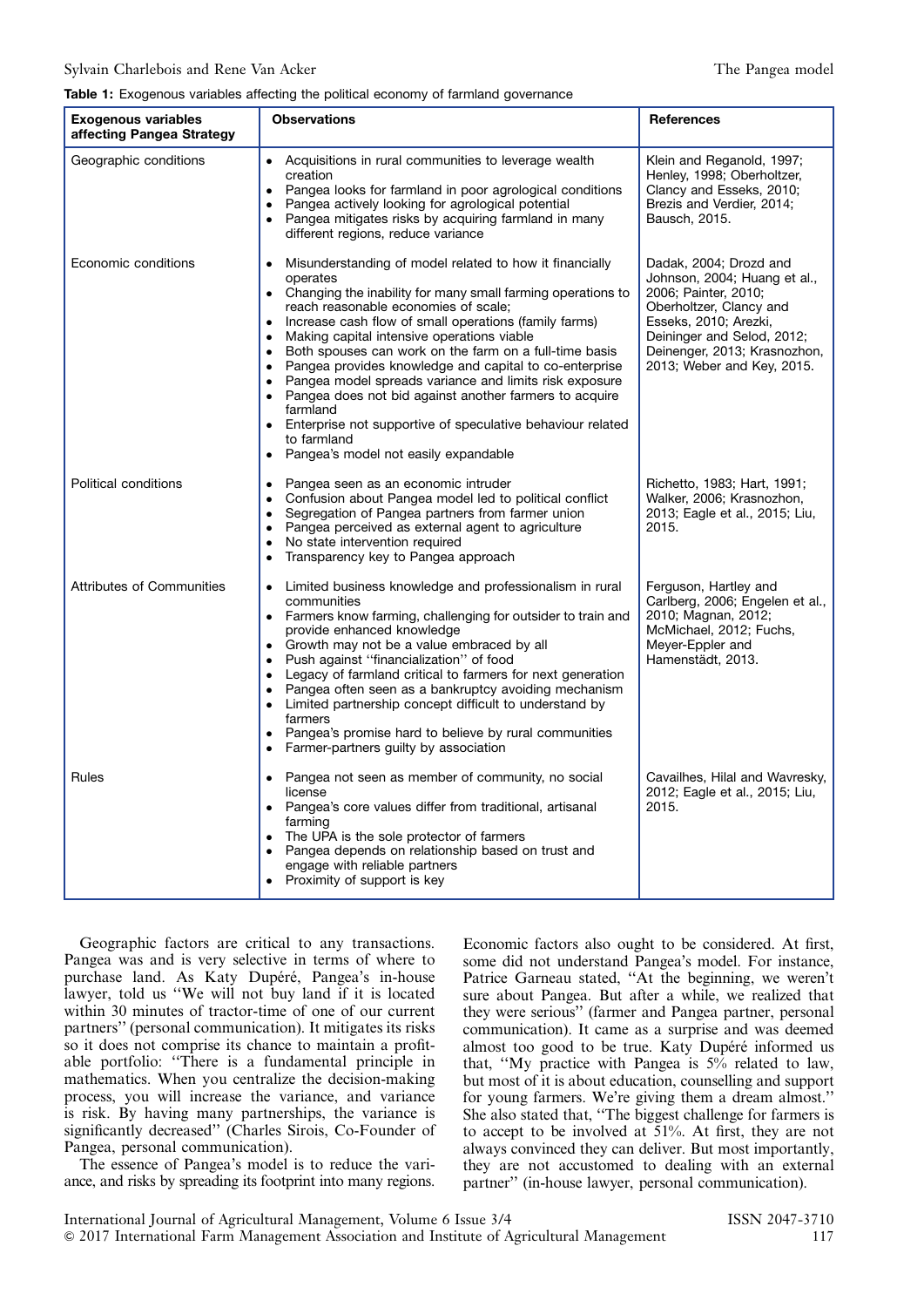One clear incentive for farmers is to improve cash flow and the financial viability of their operations. For instance, Patrice Garneau explained that he contacted Pangea to partner with them: "We were very interested in dealing with Pangea since it is more challenging to invest in cash crops without having our own parents involved. Getting Pangea involved increased our cash flow'' (personal communication). By creating a co-enterprise, farmers are able to rely on an enhanced access to capital to support their operations. Robin Godin Gauthiert noted that, ''Producers often underestimate the learning process, and Pangea helps partners to acquire business-oriented knowledge like cash flow management. But Pangea also learns from partners as well'' (Pangea's Agrologist, personal communication).

According to Garneau, the cash flow is healthy enough that it allows the farmer and partner of Pangea and his family to work on the farm on a full-time basis. This is a significant incentive for families who want to spend some time together. One aspect of Pangea's model, which remained misunderstood, or even disbelieved, was the claim that they would not outbid another farmer when purchasing farmland. What is interesting is that, despite claiming how transparent it is, Pangea does not disclose which deals they have walked away from. This may have fuelled speculations about Pangea's ulterior motives. During the commission, many members of the committee disputed Pangea's claim since it is difficult to demonstrate. However, Patrice Garneau supported Pangea's claim. During an interview he stated: ''Pangea will buy land based on its market value. If a farmer comes in with a highest bid, Pangea will not compete, and I've seen it happen.'' (farmer and Pangea partner, personal communication).

Scalability for many farmers is also a challenge. Pangea brings knowledge and expertise into the co-enterprise which was acknowledged by the Patrice Garneau: ''Cash crops were considered as bad business, for years. Pangea is allowing us to understand how we can make money with a different commodity'' (farmer and Pangea partner, personal communication).

From a model perspective, it is challenging to appreciate how it can expand beyond a dozen partnerships in Eastern Canada, if Pangea remains compliant with its current approach. It has seven partnerships already that have taken almost two years to start. Every co-enterprise is extremely time consuming since proximity is critical to the success of each enterprise. Patrice Garneau even believes that Pangea has its limitations: ''The model has limitations. I'm not sure Pangea can expand beyond 10 or 15 partnerships'' (farmer and Pangea partner, personal communication).

Another respondent, Robin Godin Gauthier, had a different perspective on Pangea's strategy and how scalable it is: "We do believe that the model is scalable. We are committed to processing but we need good partners. We want to build a crushing plant for Patrice so he can develop the regional market'' (Pangea's Agrologist, personal communication). This statement is based on how the model can support vertical integration, something a small-scale farm is not able to do under normal circumstances. Vertical integration is something that Pangea is very interested in for its AOP's because they see it as another way of reducing the risk of AOP's not be able to meet rents (Charlebois and Summan, 2014).

Agriculture is a capital-intensive industry, as capital cost affects the viability of agricultural investments. Co-enterprises created by Pangea lowers the cost of capital, and helps mitigate financial risks for the farmer operator (Deinenger, 2013).

It is also difficult to see how current partners would want more co-enterprises as part of the network. Incentives to find new farmers for current partnerships remain ambiguous. Finally, political factors were considerably influential in Pangea's case. One can also venture to state that Pangea underestimated political forces. Segregation or even marginalisation became evident while assessing the point of view of a farmer. The UPA distanced itself from farmers opting for a partnership with Pangea. The farmer interviewed was surprised to realize after a while that his own union made him an outcaste: ''The UPA never approached me about Pangea, at any time. The UPA always supported us, but not since Pangea has been involved. It surprised us'' (Patrice Garneau, farmer and Pangea partner, personal communication).

In its inception, Pangea made a case to the provincial government and ask it not to intervene in any way. Pangea stated in meetings that its intent was to create wealth for regions, beyond agro tourism and natural resources. Pangea made a conscious effort to meet with officials beyond farming. Marie-Christine Éthier, Director of Communications, stated that, ''Being accepted by communities was a priority from the start. With what happened between the region of Lac St-Jean and the National Bank'' (personal communication).

Transparency also became key for Pangea as it battled disapproval. They met different key political and economic figures and posted key information on their website on a regular basis. Robin Godin Gauthier, Pangea's Agrologist, explained that, ''Pangea is very transparent. As soon as we bought land and created a partnership, we posted everything on our website, so a registry won't make much of a difference to us'' (personal communication).

Attributes of communities mirror the political and economic reality of the system. These are elements that are not easy to change. These elements can be socioeconomic, technological or even judicial. The concept of limited partnerships appeared difficult for farmers to understand. Some did not believe what Pangea was promising. Staff at Pangea have spent a great deal of time explaining the concept due to the fact that most farmers are inherently not accustomed to partnerships. Marie-Christine Éthier, Director of Communications, stated that, ''The UPA was willing to meet with us at the beginning, but afterwards, they refuse to meet with us. They felt that the model was too good to be true'' (personal communication).

Pride of land ownership also came up as an attribute. In Pangea's case, while farmers are mostly proud of their farmland as they see it as their legacy, some have made the observation that most farmers lack the skills to operate a farm on a much larger scale. Even further, Sirois suggested that farmers do not have the same level of professionalism one can find in other sectors. However, some farmers do approach Pangea with an objective that is not compatible with Pangea model. As Robin Godin Gauthier stated, ''We need partners who are entrepreneurs and are willing to learn'', and he continued, ''Many come to us with extreme financial difficulties,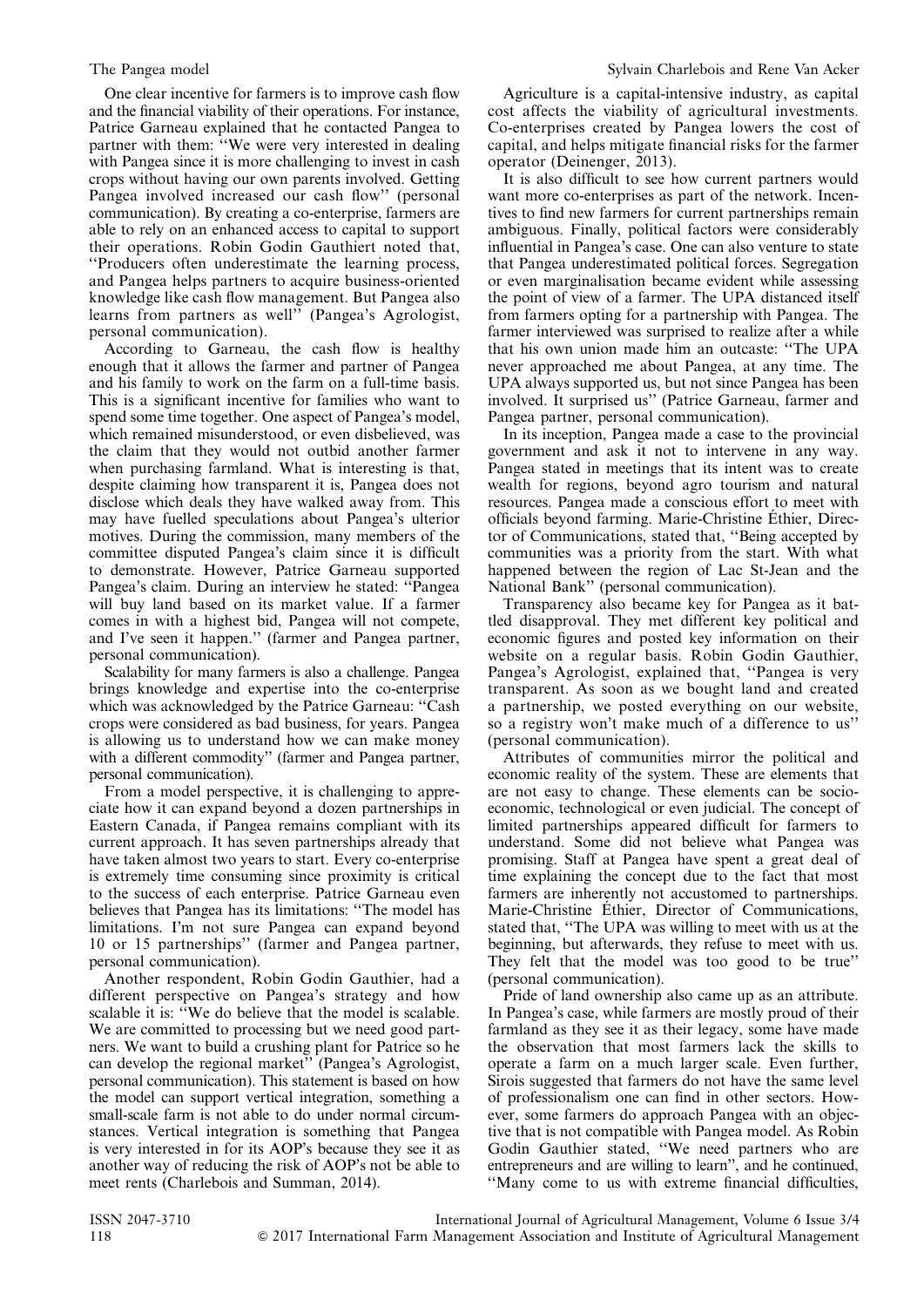or they just have the wrong personality'' (Pangea's Agrologist, personal communication). Similarly, Charles Sirois stated, ''It's amazing how many farmers don't know how to farm on a larger scale. Training is key. They rarely know what their returns actually are''. He went on further to say, ''What does business mean in agriculture? It's different than in other sectors. It's a much more sensitive business than other sector I have been involved with. There is also lack of professionalism in agriculture. Most don't seem to have a preoccupation around productivity. They are protected all the time. The fact that mistakes in operational farming should be compensated by society is a strange belief'' (Co-founder of Pangea, personal communication).

Most rural communities have embedded rules that affect the discourse between agents in a political economy. Trust seems to be a very important factor which rides on the whole notion that partners in rural communities are trustworthy. Robin Godin Gauthier commented on the issue of trust: ''Pangea basically gives partners keys to the house, so trust is very, very important'' (Pangea's Agrologist, personal communication).

Trust is likely the most significant vulnerability of Pangea's model. Both Pangea and rural communities appear to be at odds when evaluating rules which influence their behaviour. Pangea had to earn its social license throughout the process as it was not seen as a member of community. Also, Pangea's core values differ from traditional, artisanal farming. It does not seem to appreciate why society should support operational mistakes made by farmers, which in turn nurtures a culture of neglect and misuse of resources. What became clear is that Pangea had to manage an environment in which most entrepreneurs felt they operated under the protection of the UPA. Pangea underestimated how difficult and unpredictable the UPA would be.

#### Action Arena

Looking at farmland management as a political economy, some groups appear to have fared better than others. The UPA, for example, was very vocal for a while but one respondent mentioned that the group may have neglected much larger issues in the process. Despite Pangea's good intentions in reaching out to the community, opinions and perceptions shifted. Director of Communications, Marie-Christine Éthier explained, ''We met with regional chapters and people at head office. At first, the message was well received. But later we realized that the UPA was not pleased with what Pangea was doing'' (personal communication).

Pangea was not able to explain why these shifts in perception were occurring. Pangea felt it was important to protect its partners, but were not sure why it was doing it, or if it was needed. From a communications perspective, the will is to make farmers the face of Pangea. Robin Godin Gauthier believes that, ''The UPA demonised Pangea, but they have much bigger problems to deal with in the near future. They will likely stop talking about Pangea. While they were dealing with us, they did not see other issues emerging like TPP (Transpacific Partnership) or CETA (Comprehensive European Trade Agreement)'' (Agrologist, Pangea, personal communication). Katy Dupéré also stated that, ''The UPA is not really a threat. They have a political position to

defend and that's what they do. But what is clear though is that we are not land grabbers. Pangea's model is largely misunderstood'' (in-house Lawyer, Pangea, personal communication).

A great deal of time was spent addressing issues and managing political agendas within the establishment of farmland governance. According to Pangea's Co-Founder, Serge Fortin: ''Our communication strategy is based on transparency, availability, and honesty. I have spent more time explaining, even justifying the model than actually working with partners, but things have calmed down'' (personal communication).

Mr. Fortin, a farmer, became the spokesperson for Pangea, but gave other partners the opportunity to speak for themselves. At the commission, both Mr. Fortin and Mr. Garneau testified providing Pangea farmers with a voice. Even though it was clear that the UPA was purposefully attacking Pangea, the communication strategy never acknowledged the farmer's union in its communication strategy. ''We never mention the UPA in our communication strategy. We conducted many face-to-face meetings. They seem to be more productive'' (Marie-Christine Éthier, Director of Communications, personal communication). Pangea mentioned it has no regrets with its communications strategy and would adopt the same approach again. Charles Sirois stated, ''We meet every year to build a family, the Pangea family. We are creating our own UPA, really'' (Co-Founder of Pangea, personal communication).

Pangea's aspirations is to create a knowledge network to support families and farms, which is an area served mainly by the UPA in the province. Pangea is likely perceived as a threat. It seems that members have raised concerns about other issues, beyond farmland management. The UPA has been much less active after the commission. Trade agreements are a great source of concern for farmers in Quebec and have become more important issues for the UPA. Pangea is now looking at Ontario as a potent market for its model, the largest province in the country. As Robin Godin Gautheir noted, ''Ontario is a different market. They seem to not have that regional, protectionist mentality. This is why we want to expand in Ontario in the future'' (Pangea's Agrologist, personal communication).

The arrival of Pangea also jumpstarted a cognitive process which has made many young farmers realize that capacity is a challenge. In order to grow and to run a sustainable operation, it is critical to own more land. More young farmers are having that debate right now. But growth for Pangea will likely remain a challenge. It became clear during interviews that the proximity to offer support was key for co-enterprises. Jean-Paul Tardif, Director of Operations at Pangea, stated, ''We encourage farmers to call us and to seek some advice. Typically, during the first year though, they like to show they know things. But after, they get more comfortable, more vulnerable with Pangea.'' He went on to say, ''We hope to get 20 partners in Quebec, perhaps more in Ontario. The important thing is proximity. We need to provide the proper support on site for the model to work'' (personal communication).

Expectations of farmer-operators that affect Pangea's ability to manage a greater number of limited partnerships is high. The support provided is time consuming and costly. Keeping a lawyer in-house, for example,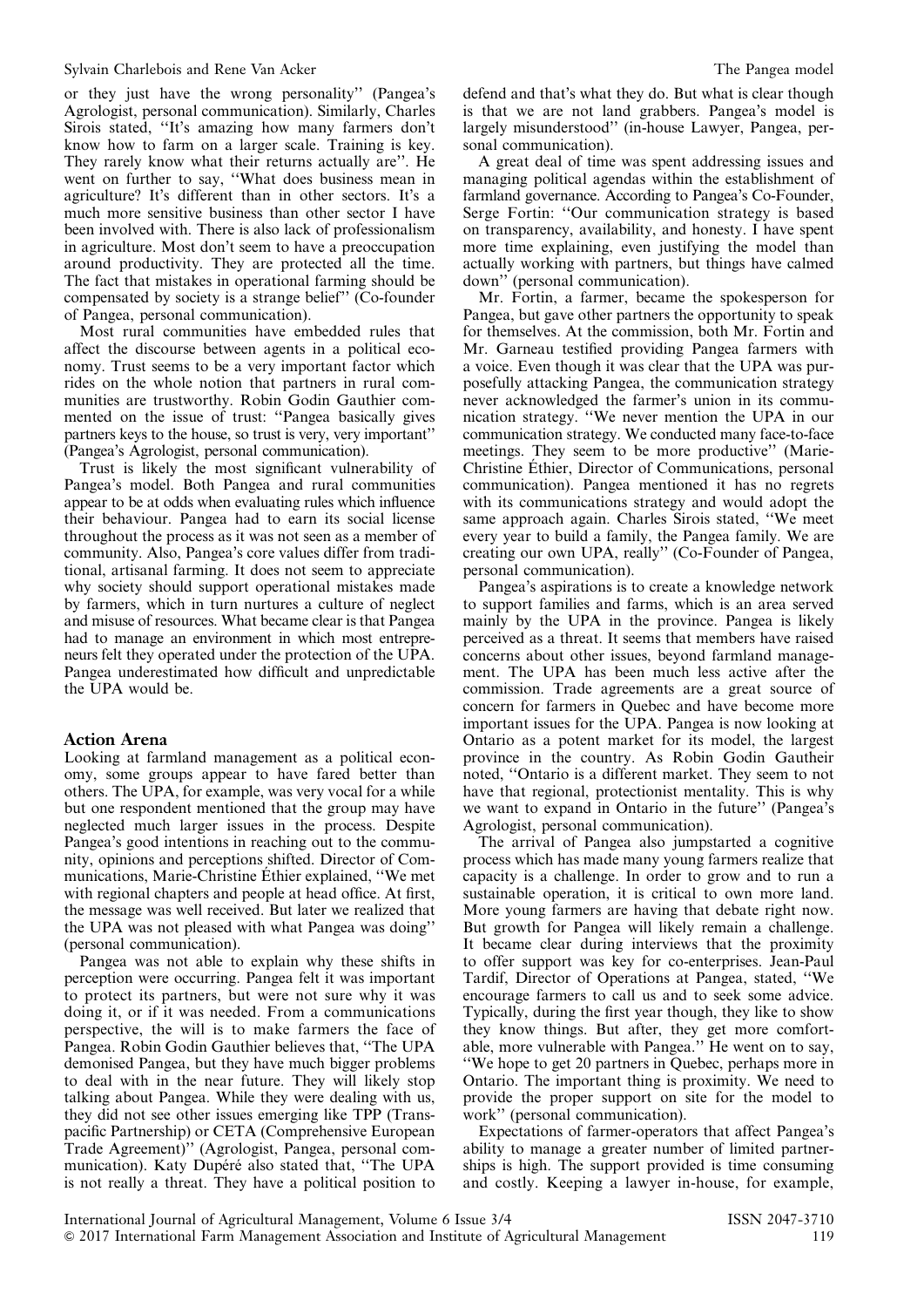is unusual for a firm of this size. At the beginning, Pangea insisted in having a lawyer in-house to deal with farmers and partnerships when the company could have sought council externally and transacted through any well-known legal firms in Montreal. Katy Dupéré explained ''Pangea wanted me to be in-house, to be close to Serge, and farmers. At first, it would have been more difficult for him if I would have been external'' (in-house lawyer, personal communication). Dupéré has now left Pangea and has her own practice. However, she remains committed to serve Pangea in the future. Most of Pangea's limited partnerships are not profitable. However, the company expects most to be profitable by year 3. Pangea is confident that this objective will be met.

## 9. Discussion

Evaluation criteria that impacts interactions and outcomes for Pangea's model in the context of a political economy are difficult to define and assess (see [Figure 1](#page-4-0)). Pangea's approach is certainly in sharp contrast with other existing farmland investment schemes. Irrespective of whether a rural region in Quebec or elsewhere aims to attract investors, increased land values necessitate institutional innovation to improve land governance. Pangea's arrival in the political economy of farmland management allowed most to recognize that some gaps are perceived to exist in the legal framework, whether gaps do exist or not. We could also argue that western societies may need to reflect more on what is and what is not acceptable in terms of farmland ownership and governance for their country.

Looking at Pangea and agriculture, it is relatively easy to conceive of the relationships between financiers and agriculture as an unnatural coupling. This reflects two key assumptions that underlie much of the research on the ''financialization'' of food. The first is that finance and agriculture represent two distinct sectors that have been brought together and thus linked as a result of the business enhanced hype in agriculture-based investments. While this opposition is based on the fact that agriculture is meant to create wealth by way of physical effort, the finance sector is, in some ways, often credited for generating wealth in a virtual fashion. Pangea makes this fundamental dissimilarity more obvious between the two worlds. The financial sector represents an unnatural or artificial influence on agriculture, undermining the normal course of ''price taking''. Finance is about control, hedging and most importantly, it is about distorting the ordinary functions of agrifood markets. Pangea's opponents have galvanized the distrust expressed towards the ''financialization'' of food (McMichael, 2012). What is often missing from these exchanges within a political economy is an understanding of what ''financialization'' looks like in practice. These misunderstandings could lead to confusion, fear and prejudgement, as it did with Pangea. No mediation mechanism to accommodate discrepancies is in place, which only can make the situation worse.

Beyond the model, the most interesting aspect of Pangea is how dissimilar both Mr. Fortin and Mr. Sirois are. The common denominator is that both are highly successful business people in telecommunications. It is difficult to believe the two would create Pangea on the basis of greed as both are arguably financially independent. While Mr. Fortin is a multi-generation farmer in Quebec, Mr. Sirois is a mathematician and banker and has never worked on a farm. But Mr. Sirois is arguably one of the most well-known business persons in the province and in the country. This may have contributed to the negative perception of Pangea by the UPA, seeing the company as a speculator and a land grabber. Mr. Sorois' influence is well recognized but the association between himself and Mr. Fortin seems complimentary. One comment was made which captures how Pangea dealt with Mr. Sirois notoriety: ''Charles Sirois may not be a farmer, but he knows how to start businesses. That is what he does well. We weren't trying to either hide or to promote Charles just because it was not really relevant for our strategy'' (Marie-Christine Éthier, Director of Communications, personal communication).

Farmland values are certainly a bellwether of the financial health of agriculture in Canada. As a result, producers, lenders, policymakers, and media are searching for signals and methods to provide sound stewardship in the future. The importance of public education on matters related to farmland management, economic development and resource utilization cannot be over emphasized. Local communities could embrace new models to support small-scale farms as long as they are aware and well informed of implications and of the need of their responsibility in nurturing wealth creation and ensuring sustainable resource utilization.

What may have added to the anxiety was the fact that local communities in many areas in the province of Quebec may lack the ability to assess the technical and economic viability of investments, to identify key challenges associated with them, to effectively negotiate intricate contracts, or to enforce compliance with such agreements even if judicial infrastructure were available. This, of course, was fuelled by the highly organized and well-resourced UPA which capitalized on specific attributes of rural communities to generate more conflict. Pangea's Co-Founder Mr. Sirois stated, ''I never expected so much opposition by the union. They state they don't want speculators, but I don't either. They just don't believe us" (personal communication).

The Pangea model revealed an underlying fundamental problem of lack of faithfulness and/or trustworthiness on the part of some of the parties involved in the conflict. The UPA and the Parti Québécois strongly opposed the model, even two years after the first limited partnership was established. For instance, the projected gains in the community, direct and indirect were found to be grossly unbelievable during visitations in different regions. In addition, Pangea was perceived as an urban agent, attempting to control agriculture in regions. Interactions led to disbelief. Many misunderstood or did not understand the model and assumed farmers became Pangea employees. Patrice Garneau spoke against this misunderstanding, saying, ''Most people misunderstand the Pangea model. Most thought we became employees of the firm and worked for Pangea, which obviously is not the case'' (farmer and Pangea partner, personal communication).

Strong political will and commitment to a healthy environment on the part of Pangea, and truthfulness and fairness on the part of investors was, and continues to be, essential in the implementation of the plan as fears of Pangea have dissipated over the last year.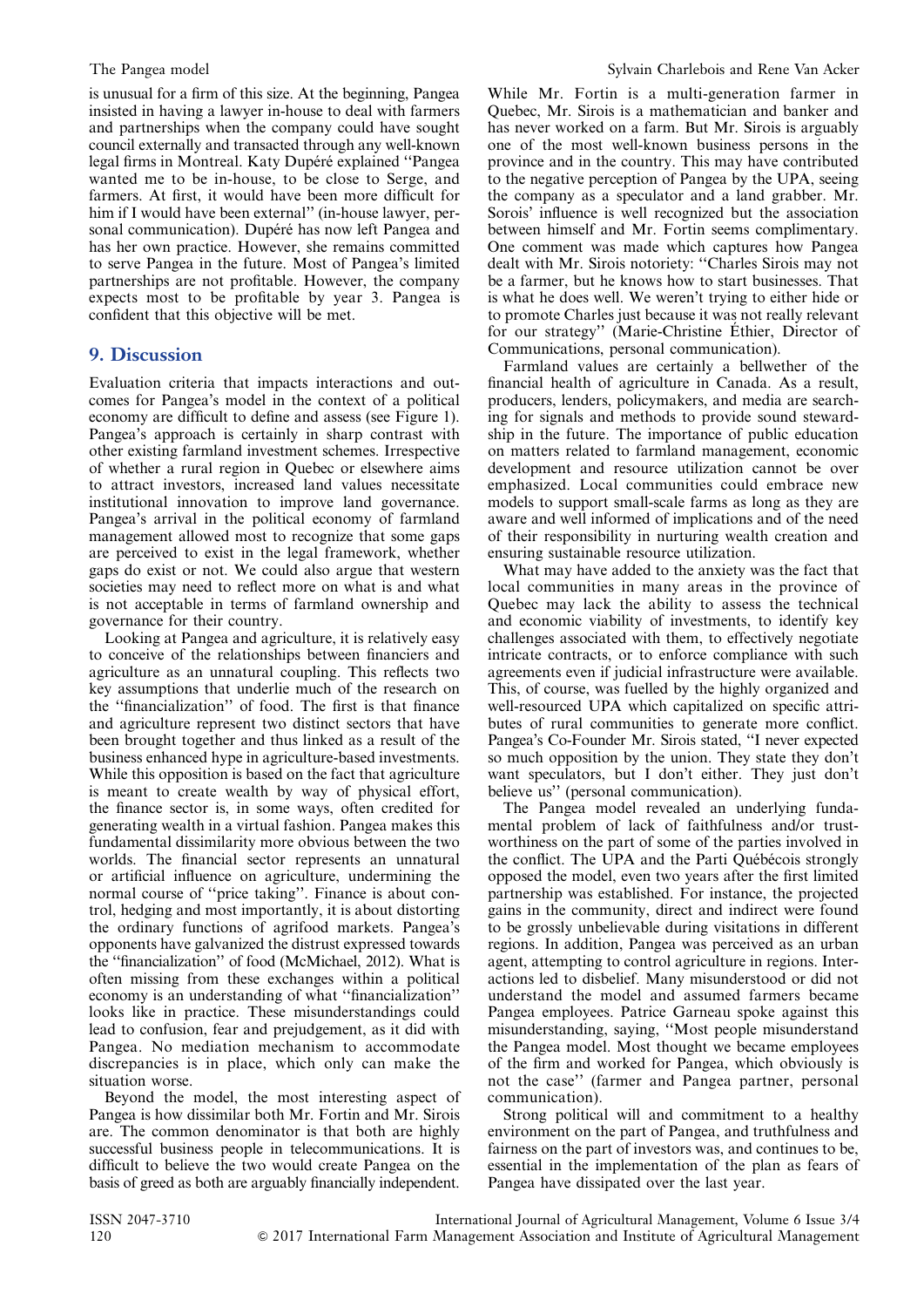This case study underscores the importance of public awareness on matters related to sustainable financial models in farming, and on matters of development and resource utilization which are vital, if local communities are to participate effectively in maintaining a vibrant agrifood economy. Protecting the interest of local entrepreneurs is also critical. The persistent opposition from the communities and other more well-organized parties opposed to Pangea increased attention on this new model and the issue of farmland ownership and eventually resulted in a parliamentary commission. Pangea demonstrated resolve throughout the process and opposition against the model has almost disappeared. Pangea's initial intent was based on geo-economics, but the company was committed early on to addressing the political aspects of farmland ownership. It broadened its action arena as it went along. Such a strong political will and commitment to a healthy environment on the part of Pangea only discloses that truthfulness and fairness on the part of external investors in agriculture are essential.

Some limitations ought to be considered when reading the case. Firstly, this case study relies only on the co-authors' specific knowledge in the sector to accurately depict the agents involved in the sector. It also relies on the types of relationships and how they interact since an in-depth analysis was only achieved by involving the targeted unit involved in the case. Since this is a singular case, findings in this case may not be necessarily applicable for other cases. Nevertheless, it does provide a sense of how one model may be considered for future endeavours. Furthermore, the chosen methodology only provides the scientific community with a ground for an effective consolidation on farmland management concepts, as it offers practical knowledge and contributes to the scientific development of farmland governance.

# 10. Conclusion

The latest increases in farmland prices, and returns driven by rising commodity prices have led to significant increases in both the value of and rental rates associated with farmland exploitation (Paulson and Schnitkey, 2013). At the same time, ongoing research is needed to examine changes to agriculture policies to protect farmland in urbanizing counties over time. Investing and farming are increasingly becoming interchangeable. The Pangea case speaks to how both worlds are colliding and how conflicts could emerge in political economies. Financial markets are increasingly virtual and abstract, separated from the physical form of agricultural commodities. The Pangea approach may be the most effective and it certainly offers one avenue of attracting major capital to farming and of allowing farming families to access this capital (or its usefulness) to grow and sustain family farming enterprises.

Certainly, over the last few years it has been noticed that economic cycles have an impact on urban development and pressures from both the residential and business sectors. This factor should be considered in future research. Furthermore, studies that examine locations over time will help understand farmers' methods of coping with different economic circumstances.

Future research should look at how scalable the Pangea model is and how it can be adapted for regions where food insecurity is very real. Properly assessing how

transferable the model is remains to be seen. Many industrialized countries with large amounts of arable land that investors might want to bring under usage have a limited appreciation of the resources at their disposal. The most appropriate ways to add value to these, while using human capital already available, should be further developed. Pangea's model represents one method to contribute to growth and equity on a broader scale for farming and agriculture. Mr. Sirois has expressed that Pangea has ambitions beyond Canada, ''My goal is to convince the World Bank to invest in Farmland, but they ask me to prove it, so we did'' (Co-Founder of Pangea, personal communication).

It is the complexity and messiness of the financial sector's involvement in agriculture that stands as a key lesson of the Pangea case and that offers the most fertile ground for future research. After almost two years the model appears to be delivering, but a more longitudinal evaluation is warranted. It should expand on a much larger scale to see how Pangea's approach can support developing countries. From this case study, it would appear that Canada is a test for other projects which would likely be more influential in addressing the issue of the lack of access to capital by farmers and its relation to global food insecurity. But this case suggests that the support system for co-enterprises needs to be refined in order to support growth of the model.

### About the authors

Dr. Sylvain Charlebois is a Professor in the Faculty of Agriculture at Dalhousie University. His current research interest lies in the broad area of food distribution and safety, and has published many articles in several top academic journals food science and management.

Dr. Rene Van Acker is a Professor in the department of plant science in the Ontario Agricultural College at the University of Guelph. His research interests include weed biology and ecology, robust cropping systems, multifunctional agriculture and the coexistence of GM and non-GM crops.

### Acknowledgement

The authors would like to thank Pangea for being so open to our queries. We also woulod like to thank the Editor and the anonymous reviewers for their insightful and constructive comments from which the present paper greatly improved.

### REFERENCES

- AGÉCO (2012). Valeur et Propriété des Terres Agricoles: Enjeux et Perspective, Report Prepared for the Coop Fédérée, Québec, October 2012, 102 pages.
- Arezki, R., Deininger, K. and Selod, H. (2012). Competition for Land: Theory and Empirical Determinants of Cross-Border Acquisitions of Farmland. Economie and Statistique.
- Bausch, J., Eakin, H., Smith-Heisters, S., York, A., White, D., Rubiños, C. and Aggarwal, R. (2015). Development Pathways at the Agriculture–Urban Interface: The Case of Central Arizona. Agriculture and Human Values, 32(4), 743–759.
- Boyer, Marcel and Sylvain Charlebois. ''Supply management of Farm products: A costly System for Consumers.'' Economic Note (2007).
- Brezis, E.S. and Verdier, T. (2014). Geography, Economics and Political Systems: A Bird's Eye View. DICE Report, 12(1), 29–36.